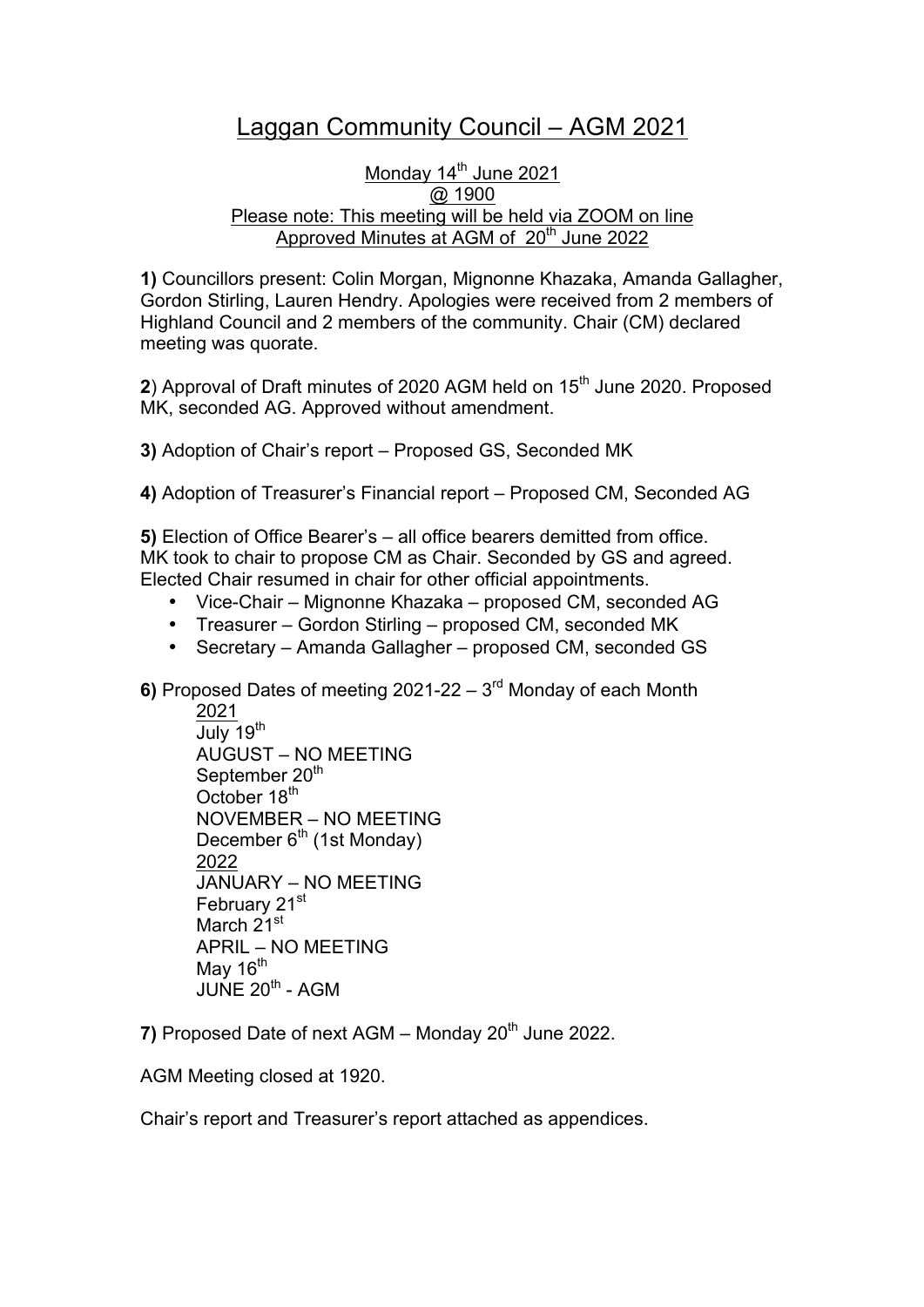#### **CHAIR'S REPORT – LAGGAN COMMUNITY COUNCIL – JUNE 2021**

The CC, established in early December 2019, has "met" 9 times since the last AGM in June 2020 albeit mostly "on-line" via ZOOM – not the ideal medium with which to have effective engagement and represent the community. Other community wide activities were similarly impacted. Thanks, however, are due to all members of the CC for their efforts over the past year to ensure that Community wide issues are progressed in an open and transparent manner. During the past year, we have been very grateful for the support and views of the community, our area Highland Councillors and Ward Management, as well as receiving guidance and assistance from VABS for relevant community wide resilience matters.

The Community Council routinely reviews a number of statutory items as noted below:

**PLANNING/LICENSING Applications:** The CC exercises its statutory right to respond to all planning & licensing applications, where appropriate. In the past year, there were a number of residential planning applications – all of which were broadly supported. There were also a number of forestry related applications and any comments with potential residential impact were aired. There remain 2 outstanding wind-farm planning applications within our CC boundary – the Glenshero Wind Farm (SIMEC) and the Cloiche Wind Farm (SSE) applications. Both are ultimately subject to a determination by the Scottish Government. Jahama Highland Estates (JHE) – owners of the Glenshero Estate have continued to share their investment plans for the estate as well as explaining their Forestry Management Plans in the coming years. This may mean some continuing traffic movements in the Glenshero valley in 2021/22. The SSE Melgarve substation is now being operated remotely with a consequent welcome reduction in construction traffic. The CC continues to press both SSE and Jahama to ensure on-going safe road access for the community and visitors.

**ROADS -** This continues to be the topic, which exercises and frustrates members of the community most during the year. We are routinely in contact with BEAR and Transport Scotland on maintenance and road improvement matters in our area, although their ability to undertake any works were severely curtailed since March 2020. We were pleased, however, that a section of the A889 from Catlodge to the A86 junction was resurfaced ahead of an intended future road-widening project for the length of the A889. A series of road repairs and closures along the length of the A86 in our area is also expected in the summer months of 2021.

**COMMUNITY CONSULTATION & COMMUNICATION** - During the past year, some of the 6 priority outcomes of the 2019 Community Development Plan have been progressed, albeit held up a lot by the COVID 19 restrictions. The "Connecting Laggan" paths project proposing possible routes to connect all the hamlets of Laggan safely, by taking walkers and cyclists off the main trunk roads through our area, should report in the summer of 2021. Laggan Community Housing Ltd is in the process of preparing plans for additional affordable properties in Laggan Village.

New in 2020 was the creation and publication of a new Laggan Newsletter – Laggan Matters. We are enormously grateful to our editors Liz Macfarlan and Amanda Gallagher for their time and effort as well as to Robyn Woolston for her creative skills in the design and its publication. We have much appreciated all the contributions from the community to create "bumper" newsworthy editions. All the editions can be seen on the www.laggan.com website.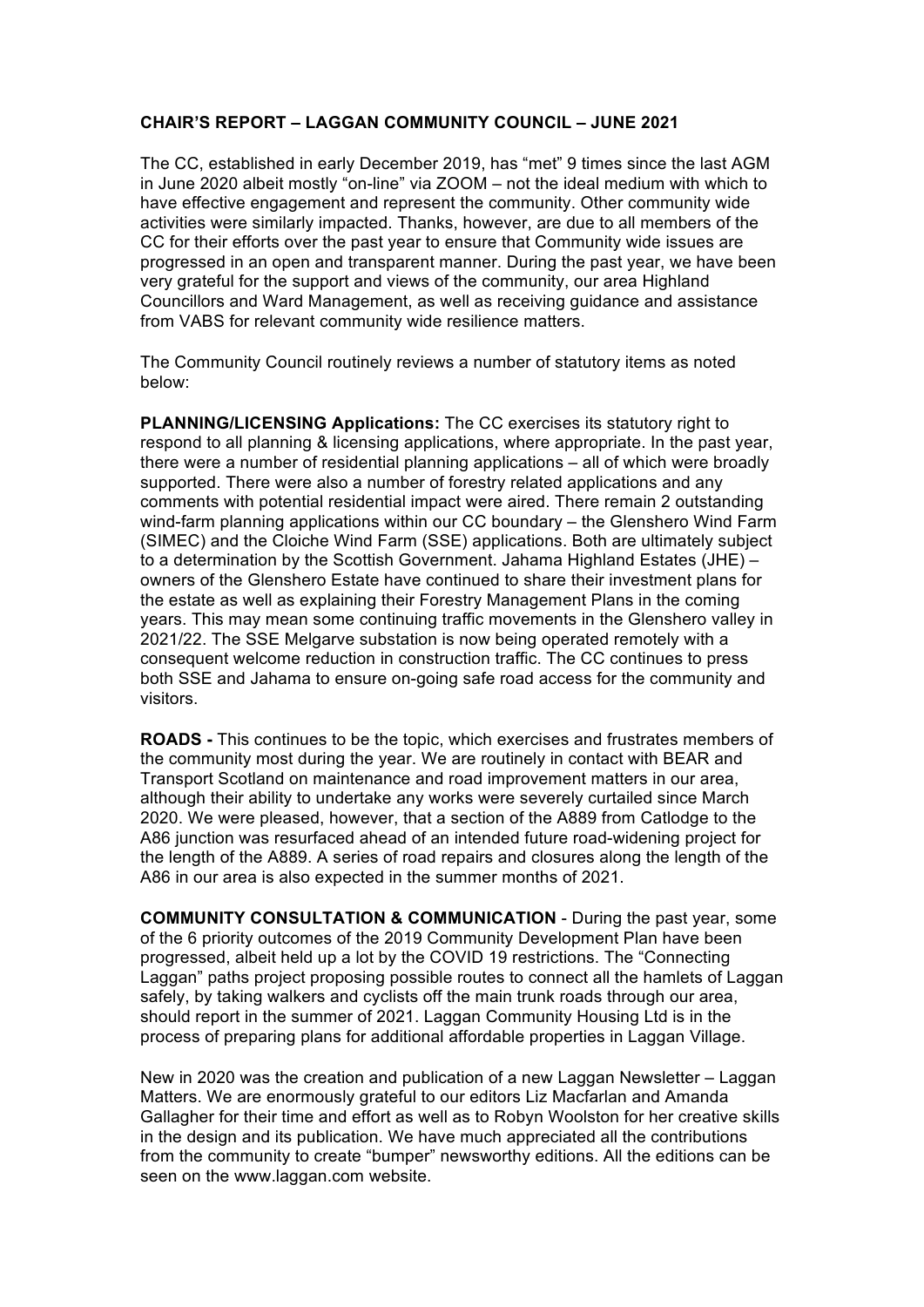#### **TWINNING PROPOSAL - Labatmale, Pyrénées-Atlantiques, Aquitaine, SW France.**

During the year, we received a twinning proposal from the local mayor in Labatmale, a small village in the SW France. The Community Council supported the idea in principle but felt that it could not commit the community without a meeting to explore what it would mean. This will be arranged when we can safely meet. Only Grantown in our area has a pre-existing twinning arrangement with a town in France and their positive experiences have been sought out.

**SSE COMMUNITY INVESTMENT FUND –** The Laggan Community continues to be a beneficiary of funds from the SSE Stronelairg Community Investment fund. This fund became operational in early 2019 (year 1) for a period of 25 years, and a local advisory panel was established to operate the fund under SSEs guidance for a period of 3 years (to April 2022). Discussions on how to utilise the fund from 2022 onwards will be held across all our community groups later in 2021. 5 members of the community continue to volunteer to administer the local Micro Grant process (for grants <£500), and participate in a Large Grants panel process for grants up £10,000. During the year, Laggan Heritage have been the only applicant to the large grant fund but micro-grants continue to be awarded primarily to local community amenity projects.

Applications to the Micro Grant and COVID recovery fund were open throughout 2020 and 2021, and can still be sent to the LCC Treasurer. They are there to be used for the benefit of the community.

COVID 19 – It would also be appropriate to record thanks to the many local volunteers who have supported members of the community in need of assistance during the COVID 19 restrictions. The volunteering initially organised by the local Church of Scotland minister joined up with the efforts of the Newtonmore CC to create a larger support network.

**FINALLY –** our thanks to everyone in the community who have supported the Community Council at its meetings as well as helping to progress a number of community projects.

COLIN S. MORGAN

CHAIR, LAGGAN COMMUNITY COUNCIL.

Adopted by Community Council at its AGM on:

14th JUNE 2021.